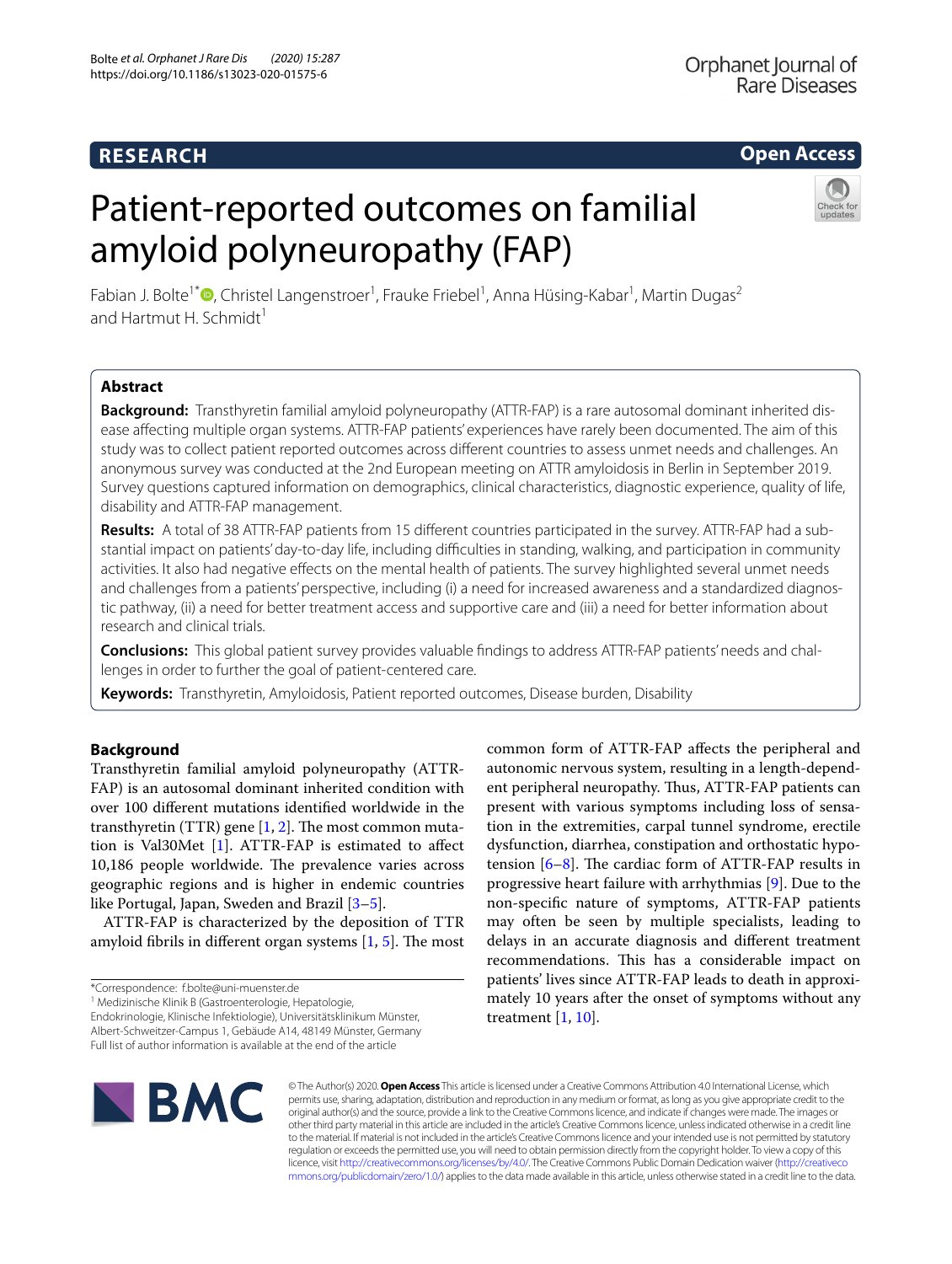Despite the considerable impact of this disease on patients' lives, the experiences and challenges of ATTR-FAP patients have rarely been documented. However, patient reported outcomes are critical for the adequate management of patients because physicians tend to underestimate symptom and disease severity by clinical evaluation  $[11]$  $[11]$ . This may lead to inaccurate assessments and treatment decisions resulting in poor health-related quality of life. Thus, patient reported outcomes, in addition to the modifed neuropathy impairment score, echocardiography and measurement of N-terminal pro-brain natriuretic peptide  $[12-15]$  $[12-15]$  $[12-15]$ , are invaluable to set individual treatment goals and monitor the response to specifc interventions in patients with ATTR-FAP.

The International Consortium for Health Outcomes Measurement (ICHOM) brings together international teams of patients, physicians and researchers to defne outcomes that matter most to patients [[16](#page-6-11)]. It is believed that measuring and reporting standardized patient outcomes across multiple sites will help to address insufficiencies in health care and thus improve the performance of the health care system worldwide [[17](#page-6-12)].

To our knowledge, this has been the frst study to collect ATTR-FAP patient reported outcomes across different countries. The aim of our survey was to study experiences, quality of life, and functional impairment of ATTR-FAP patients in order to highlight their unmet needs and challenges.

## **Results**

#### **Patient characteristics and experiences**

A total of 38 patients diagnosed with ATTR-FAP who attended the 2nd European meeting on ATTR-FAP in Berlin participated in the survey (long version  $n=34$ , short version  $n=4$ ). These patients were recruited from 15 different countries including Australia ( $n=1$ ), Austria  $(n=2)$ , Brazil  $(n=1)$ , Canada  $(n=2)$ , Denmark  $(n=1)$ , England  $(n=6)$ , France  $(n=2)$ , Germany  $(n=5)$ , Italy  $(n=1)$ , Netherlands  $(n=5)$ , New Zealand  $(n=1)$ , Portugal (n=3), Sweden (n=2), Switzerland (n=1) and Venezuela  $(n=1)$ . Overall, the majority of participants in the survey were from Europe ( $n=27$ ; 79%). Patient char-acteristics are summarized in Table [1](#page-2-0). The mean age of patients with ATTR-FAP was 53.3 years and 79% were men. The majority of patients were living together with a partner (79%) rather than alone (21%). More than half of the patients were currently working full-time (38%) or part-time (21%) whereas 23% of patients were unable to work due to ATTR-FAP. 18% of patients were not working by choice, most of them being retired.

Median patient reported time from frst symptom onset to diagnosis was 2 years (IQR 1–4, range from 1 to 10); 25% of patients required more than 4 years for an ATTR-FAP diagnosis. During this time, patients required a median of 3 visits to health care professionals (IQR 1–15, range from 1 to 50), yet 25% of patients required more than 15 visits. These diagnostic delays are even more obvious when excluding patients who were diagnosed due to a positive family history and consecutive genetic testing. In a majority of patients (62.5%), a biopsy and genetic test were performed to confrm the diagnosis of ATTR-FAP; 31.25% of patients underwent either a biopsy or genetic test, 6.25% had neither a biopsy or genetic test. At the time of diagnosis, the most common organ systems being involved were the nervous (78%) and cardiovascular system (59%) followed by the gastrointestinal tract (38%), kidneys (19%) and eyes (19%).

Taken together, our results show that there is a signifcant delay between symptom onset and diagnosis of ATTR-FAP. The diagnosis was mostly but not consistently based on combined biopsy and genetic testing.

#### **Quality of life and functional impairment**

On a scale from 1 to 6 (1=poor health and  $6=$ excellent health), ATTR-FAP patients rated their general health on average at 3, with 16% of patients reporting poor to fair health (Fig. [1](#page-3-0)a). Following conversion of the PROMIS-10 global physical health score into T-score values, the data shows that the global physical health of ATTR-FAP patients is half a standard deviation worse than the general US population. In other words, 63% of patients reported to be less healthy than the general US population (Fig. [1b](#page-3-0)). The functioning level of ATTR-FAP patients (WHODAS 2.0 Disability score:  $0 =$  full function and  $100 =$  no function) ranges tremendously from 0 to 77 (Fig. [2a](#page-3-1), Median 16, IQR 8–41). A majority of patients (61%) reported difficulties with day-to-day work. As shown in Fig. [2b](#page-3-1), the main areas of functional impairment include standing for long periods and walking a long distance. This was followed by difficulties with participation in community activities, taking care of household activities, and concentrating for longer time periods. Moreover, a large proportion of patients reported that living with ATTR-FAP afected their emotional health ranging from mild (32%), to moderate (32%), to severe (8%; Fig. [2](#page-3-1)c).

In summary, our fndings show that ATTR-FAP has considerable impact on patients' daily lives including diffculties in basic functions such as standing, walking and participation in community activities.

## **ATTR‑FAP Management**

Approximately three health care professionals were involved in the ongoing management of ATTR-FAP patients, with cardiologists (96%) and neurologists (84%) seen most often (Fig. [3a](#page-4-0)). A majority of patients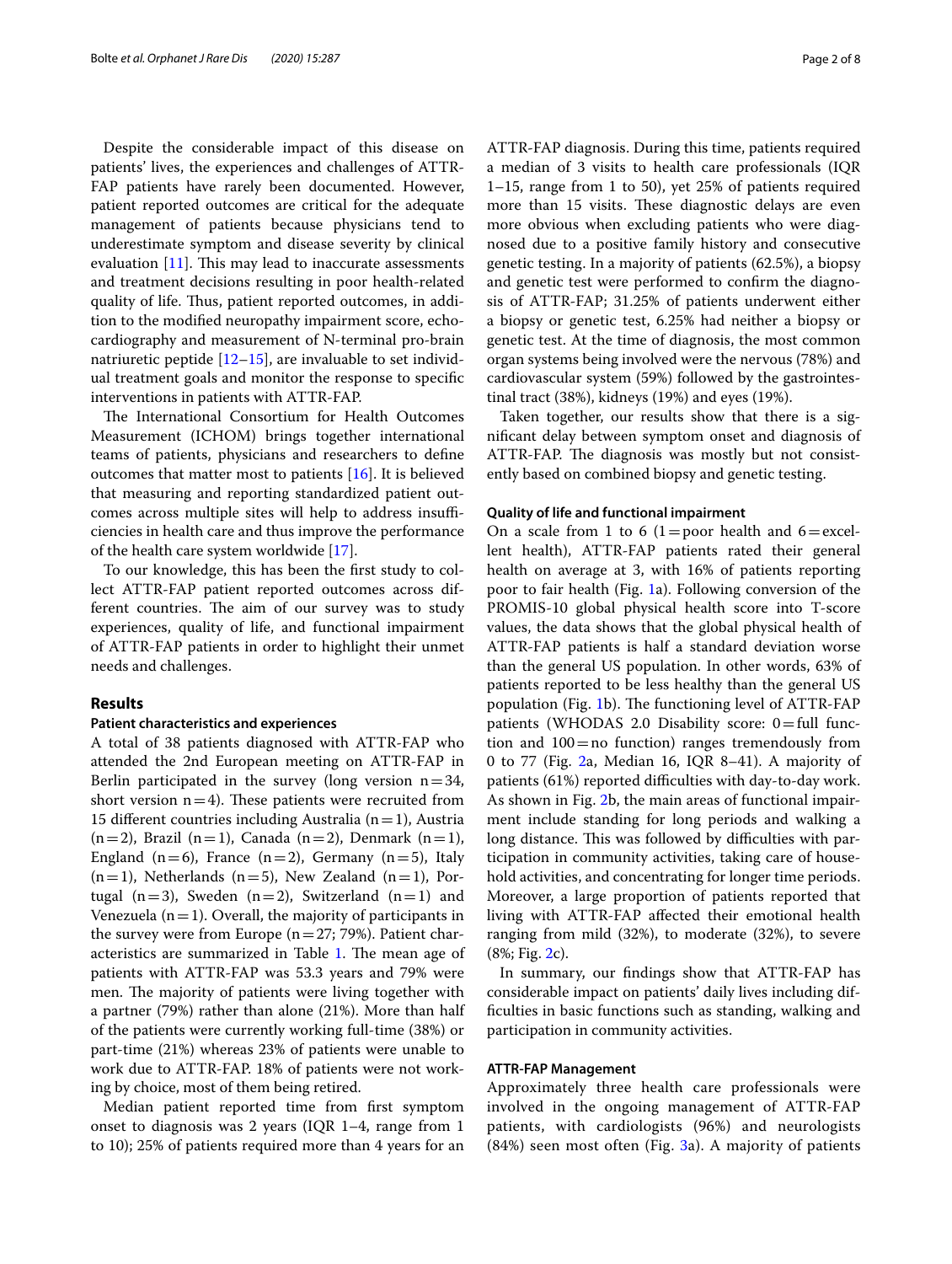## <span id="page-2-0"></span>**Table 1 Summary of patient characteristics**

**Patient characteristics**

| Age ( $n = 38$ )                                                    | Mean 53.3 years, $SD +/- 12.6$                                                                                                                                                                                                                                                                                                                             |
|---------------------------------------------------------------------|------------------------------------------------------------------------------------------------------------------------------------------------------------------------------------------------------------------------------------------------------------------------------------------------------------------------------------------------------------|
| Gender ( $n = 38$ )                                                 | Male 79%<br>Female 21%                                                                                                                                                                                                                                                                                                                                     |
| Country ( $n = 34$ )*                                               | Australia ( $n = 1$ )<br>Austria ( $n = 2$ )<br>Brazil $(n = 1)$<br>Canada ( $n = 2$ )<br>Denmark ( $n = 1$ )<br>England ( $n = 6$ )<br>France $(n = 2)$<br>Germany ( $n = 5$ )<br>Italy ( $n = 1$ )<br>Netherlands ( $n = 5$ )<br>New Zealand ( $n = 1$ )<br>Portugal ( $n = 3$ )<br>Sweden $(n = 2)$<br>Switzerland ( $n = 1$ )<br>Venezuela ( $n = 1$ ) |
| Working status ( $n = 34$ )*                                        | Full-time 38.2% ( $n = 13$ )<br>Part-time 20.6% ( $n = 7$ )<br>Not working by choice 17.6% ( $n = 6$ )<br>Unable to work due to ATTR-FAP 23.5% ( $n = 8$ )                                                                                                                                                                                                 |
| Living status ( $n = 34$ )*                                         | Alone 21% ( $n = 27$ )<br>Partner 79% ( $n = 7$ )<br>Nursing home 0% ( $n = 0$ )                                                                                                                                                                                                                                                                           |
| Smoking history ( $n = 34$ )*                                       | Current smoker $0\%$ (n = 0)<br>Ex-smoker 21% ( $n = 7$ )<br>Non Smoker 79% ( $n = 27$ )                                                                                                                                                                                                                                                                   |
| Alcohol history ( $n = 34$ )*                                       | Consumption of alcohol drinks or beverages<br>Never $32\%$ (n = 11)<br>1 to 3 days per month 21% ( $n = 7$ )<br>1 to 2 days per week 26% ( $n = 9$ )<br>3 to 4 days per week 21% ( $n = 7$ )<br>5 to 6 days per week 0% ( $n = 0$ )<br>Every day $0\%$ (n = 0)                                                                                             |
| ATTR diagnosis ( $n = 32$ )**                                       | Biopsy and genetic test 62.5% ( $n = 20$ )<br>Biopsy alone $15.6\%$ (n = 5)<br>Genetic test alone $15.6\%$ (n = 5)<br>None $6.3\%$ (n = 2)                                                                                                                                                                                                                 |
| ATTR mutation ( $n = 32$ )**                                        | $p.TTRV30M 46.9% (n = 15)$<br>Non p.TTRV30M 21.9% ( $n = 7$ )<br>Unknown 31.2% ( $n = 10$ )                                                                                                                                                                                                                                                                |
| Organ systems involved ( $n = 32$ )**                               | Nerves 78.1% (n = 25)<br>Heart 59.4% ( $n = 19$ )<br>Gastrointestinal tract 37.5% ( $n = 12$ )<br>Kidneys 18.8% ( $n = 6$ )<br>Eyes $18.8\%$ (n = 6)                                                                                                                                                                                                       |
| Health care visits made before diagnosis of ATTR-FAP ( $n = 32$ )** | Median 3, IQR 1-15 (range 1-50)                                                                                                                                                                                                                                                                                                                            |
| Number of years before diagnosis of ATTR-FAP ( $n = 32$ )**         | Median 2 years, IQR 1-4 (range 1-10)                                                                                                                                                                                                                                                                                                                       |
| Time since diagnosis ( $n = 32$ )**                                 | Median 5,5 years, IQR 4-18 (range 1-31)                                                                                                                                                                                                                                                                                                                    |

*ATTR-FAP*, Transthyretin familial amyloid polyneuropathy, *SD* standard deviation; IQR, interquartile range

 $*$  All patients who completed the long version of the questionnaire are included (n = 34)

 $*$  All patients who completed the long version of the questionnaire are included. Two patients were not responding to the question (n = 32)

believed that the health care professionals involved in their management functioned as a well-coordinated team (66%). Nevertheless, there is still a substantial proportion of patients stating that the health care professionals involved in their management functioned

as a group of individuals (9%) or only occasionally as a well-coordinated team (25%, Fig. [3b](#page-4-0)). Annually, patients reported having a median of 2 (IQR 2–4, range from 1–12) ATTR-FAP related health care visits.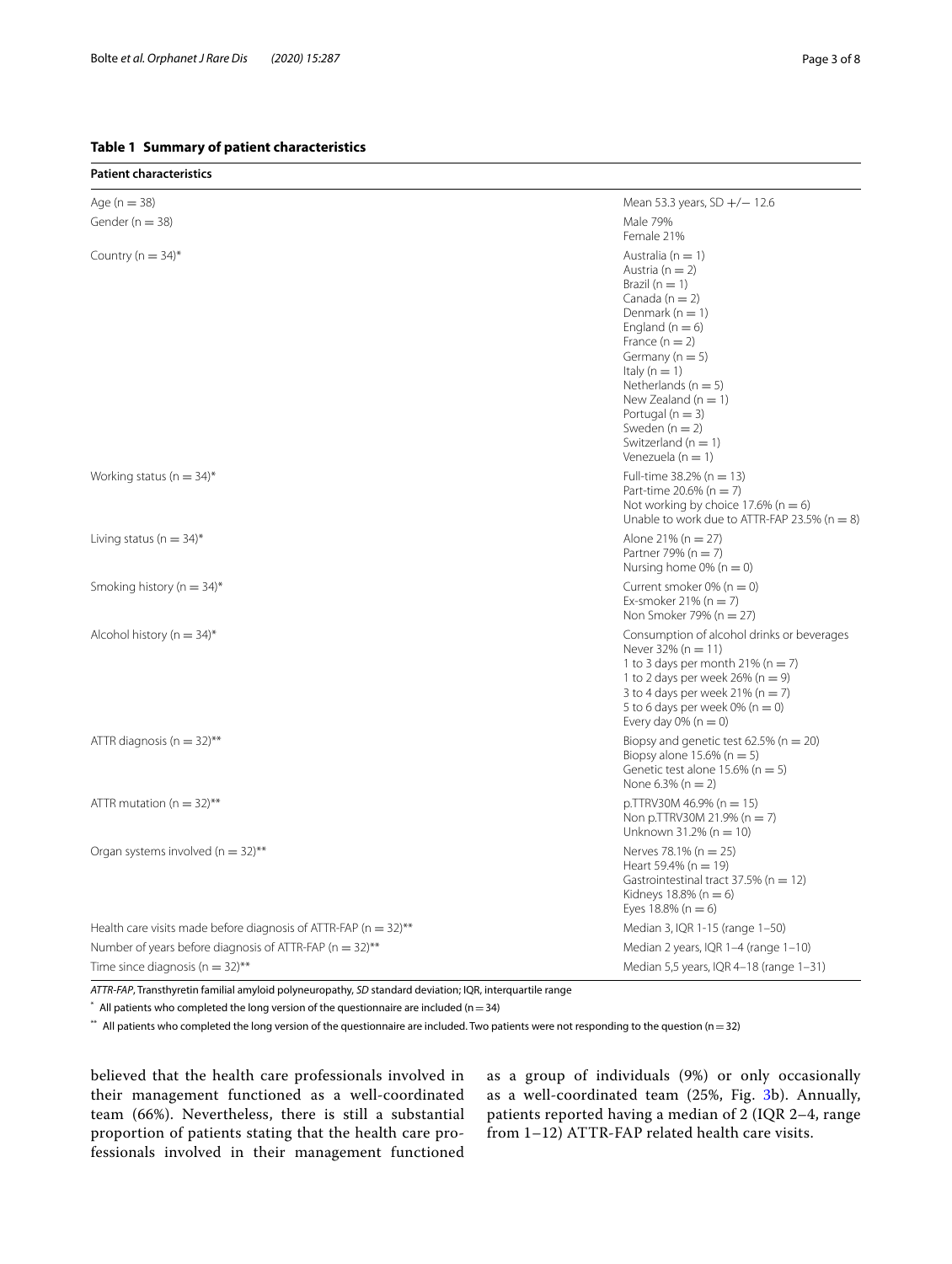

<span id="page-3-0"></span>**Fig. 1** Quality of life of patients with ATTR-FAP. **a** Patient reported health score on a scale of 1 to 6 (1 = poor health, 6 = excellent health). Base population: All respondents (n=38). Question: In general, how would you rate your health? **b** PROMIS-10. The Global Physical Health score was generated by summing responses to Global03, Global06, Global07 rescored, and Global08 rescored. Conversion tables were used to convert the Global Physical Health raw scores into T-score values on an individual respondent. Base population: All respondents (n=38). Questions: Global02: In general, how would you rate your quality of life? Global06: To what extent are you able to carry out your everyday physical activities such as walking, climbing stairs, carrying groceries or moving a chair? Global07: In the past 7 days, how would you rate your pain on average? (Scale from 0 to 10: 0 is no pain and 10 is the worst imaginable pain) and Global08: In the past 7 days, how would you rate your fatigue on average?



<span id="page-3-1"></span>score is divided by 48 and multiplied by 100 in order to determine a functioning level ranging from 0% (full function) to 100% (no function) for each individual respondent. Base population: All respondents (n=38). **b** World Health Organization Disability Assessment Schedule 2.0 (WHODAS 2.0). Functional impairment based on the individual items: day-to-day work, maintaining a friendship, dealing with foreign people, getting dressed, washing your body, concentrating on doing something for more than 10 min, joining in community activities, learning a new task, taking care of household responsibilities, walking a long distance such as a kilometer and standing for long periods such as 30 min. The scores assigned to each of the above-mentioned items ("none" 0, "mild" 1, "moderate" 2, "severe" 3 and "extreme" 4) are summed for each item across all patients. This summed score is divided by 152 and multiplied by 100 in order to give a disability score ranging from 0% (full function) to 100% (no function). Base population: All respondents (n=38). **c** Patient reported mental health. Base population: All respondents (n=38). Question: In the past 30 days, how much have you been emotionally affected by your health problems?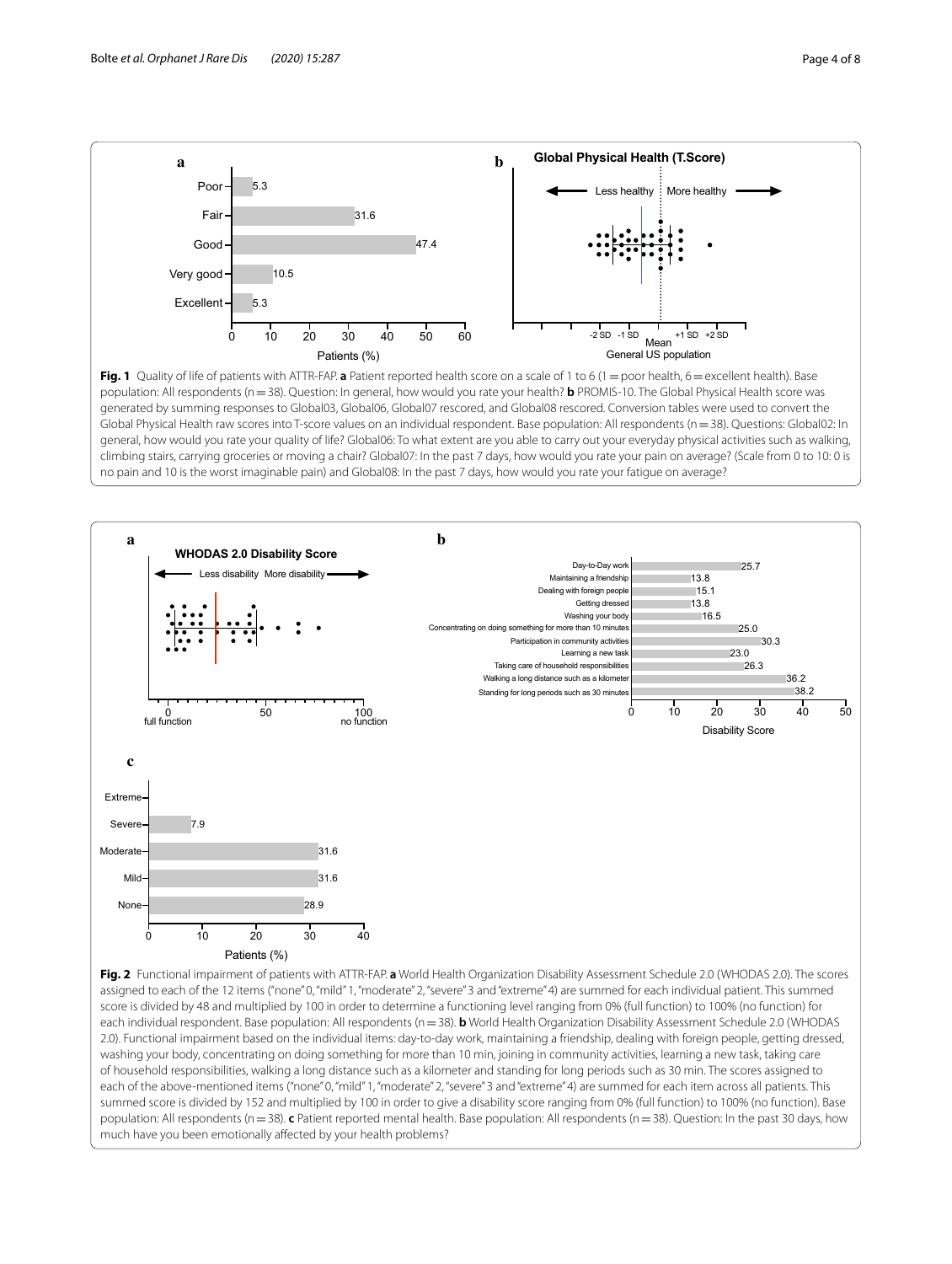

<span id="page-4-0"></span>The prospects for ATTR-FAP have changed with the approval of gene silencing drugs [\[18](#page-6-13), [19](#page-7-0)]. As shown in Fig. [3c](#page-4-0) almost half of the patients participating in the survey were currently being treated with gene silencing drugs such as Patisiran (34.4%) and Inotersen (9.4%) and the other half with TTR stabilizers such as Tafamidis (28.1%) and Difunisal (21.9%). 18.8% of patients underwent liver transplantation. It is noteworthy to mention that 25% of patients have received more than one treatment. However, access to treatment varies considerably among diferent countries and 12.5% of patients have not received any treatment yet. A majority of patients (68.8%) would like access to a wider range of existing ATTR-FAP treatment options (Fig. [4a](#page-5-0)). Moreover, more than half of patients (72%) desire more information about clinical trials. Keeping in mind that standing and walking difficulties are affecting patients' daily lives, the proportion of patients who have received or are currently receiving physiotherapy was relatively small (12.5%, Fig. [4b](#page-5-0)).

In summary, our results indicate that more eforts are necessary to help secure best possible treatment and supportive care involving physiotherapy for patients with ATTR-FAP.

#### **Discussion**

To our knowledge, this is the frst survey focusing on patient reported outcomes in ATTR-FAP across diferent countries. This may be due to the lack of standardized and disease specifc patient reported outcome measures and the relative low prevalence of the disease in countries other than Portugal, Japan, Sweden and Brazil.

This survey, including validated health-related quality of life assessment tools, such as the PROMIS-10 und WHODAS 2.0, reveals poorer health-related quality of life scores in patients with ATTR-FAP as compared to the general population  $[20]$  $[20]$ . ATTR-FAP has a substantial impact on patients' day-to-day life with difficulties in standing, walking and participation in community activities. It also has a negative efect on the mental health of patients. These findings indicate that an assessment of functional impairment focusing on basic physical functions (i.e. six-minute walk test) and mental health (i.e. Patient Health Questionnaire (PHQ-9)) are essential to guide treatment decisions and to improve the quality of life in ATTR-FAP patients. Emerging therapies including gene silencing drugs and lipid nanoparticle encapsulated CRISPR/Cas9 components targeting human TTR may stabilize or even improve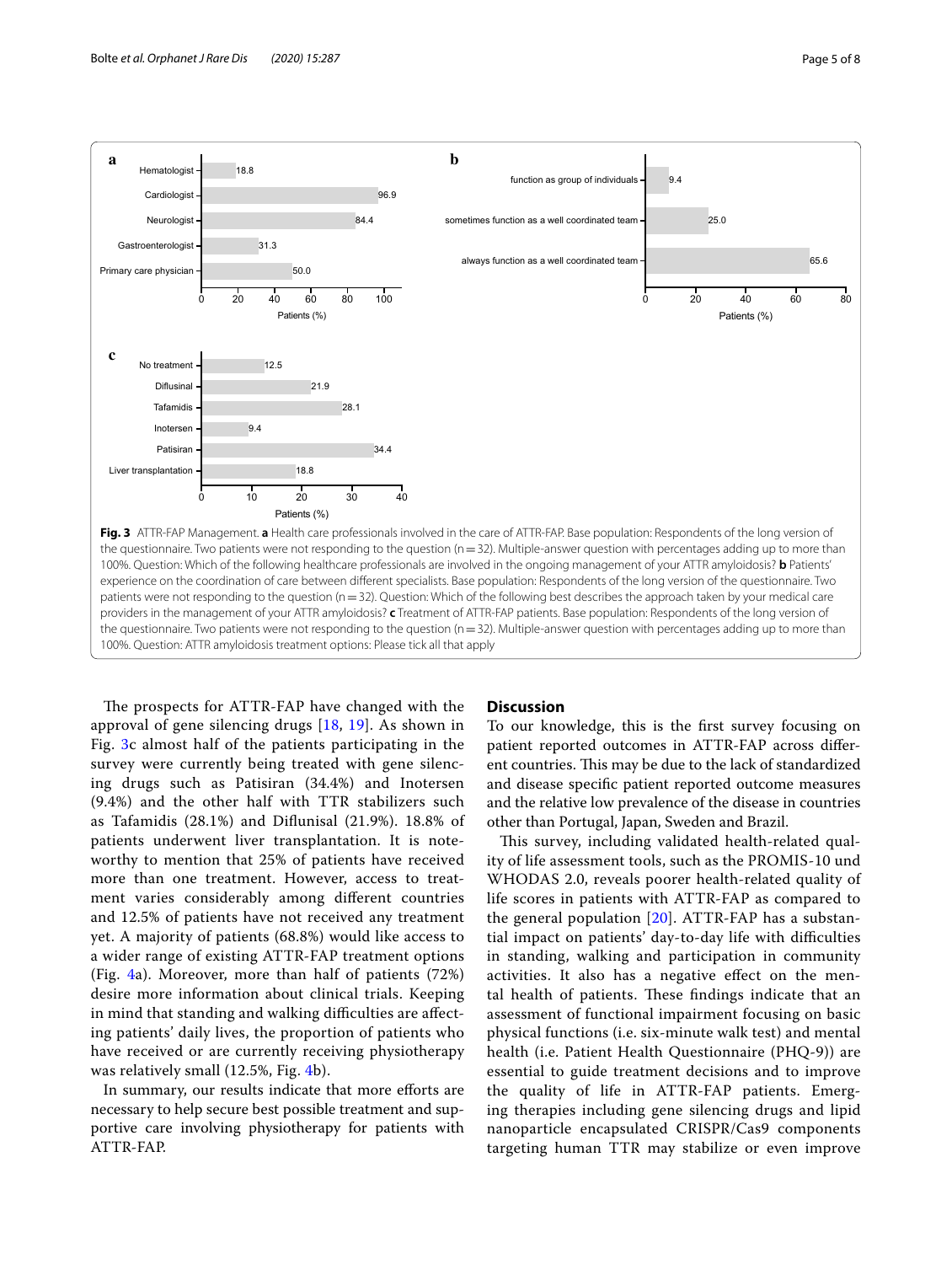

<span id="page-5-0"></span>basic physical functions and mental health. Moreover, this survey highlights several unmet needs and challenges for patients with ATTR-FAP, including (i) a need for increased awareness and a standardized diagnostic pathway, (ii) a need for better access to the best possible treatment and supportive care including physiotherapy, ergotherapy and nutritional consulting across diferent countries, and (iii) a need for better information about research and clinical trials. It is noteworthy that the diagnosis of ATTR-FAP was mostly but not consistently based on combined biopsy and genetic testing. A total of 7 (22%) participants in the survey did not have a genetic test. An explanation might be that these patients had a positive family history. Nevertheless, we endorse a combined biopsy and genetic testing as an integral part of the diagnostic pathway. The Amyloidosis Alliance created in June 2018 is a network composed of 14 independent international patient organizations and groups which aims to be the global voice of patients with amyloidosis. It has formed fve working groups (task forces) on awareness and diagnosis, treatment, research, communication and advocacy to address unmet needs in patients with ATTR-FAP.

This survey has several potential limitations that should be taken into consideration including (i) selection bias, given the fact that a majority of participants in the survey were from Europe (79%) and fndings are solely based on patients who were able to attend the 2nd European meeting on ATTR-FAP in Berlin, (ii) recall bias, given the fact that fndings are solely based on patient responses to closed-ended questions and not confrmed by medical records, and (iii) patients who participated in the survey may have been more informed and engaged with their disease. Moreover, there was a predominance of males (79%) of the respondents. Thus, the survey population may not be fully representative of a heterogenous ATTR-FAP population. However, a key strength of this survey is that fndings directly refect patients' perspectives on ATTR-FAP.

## **Conclusions**

The health care system has increased efforts to provide more patient-centered care by customizing care to individual patient's needs  $[21, 22]$  $[21, 22]$  $[21, 22]$  $[21, 22]$  $[21, 22]$ . Thus, understanding what matters most to patients is unique and of signifcant value. This survey provides valuable findings that may be used in future research to address ATTR-FAP patients' needs and challenges on the way to patient-centered care.

## **Patients and methods**

## **Study design**

Patients were recruited during the 2nd European meeting on ATTR-FAP for patients and doctors in Berlin from September 1st to 3rd 2019. For transparency, the survey was announced in the official program and patient meetings.

#### **Survey details**

The domains and questions of the survey were initially generated and discussed at a local roundtable meeting of experts involved in the treatment of ATTR-FAP at the University Hospital of Münster on the basis of a literature review. We employed the Patient Reported Outcomes Measurement Information System Short Form Version 1.1 Global Health (PROMIS-10 ©2006– 2017 PROMIS Health Organization) [[20\]](#page-7-1) to assess quality of life and the World Health Organization Disability Assessment Schedule 2.0 (WHODAS 2.0 12-item instrument) [\[23](#page-7-4)] to assess disability. A research collaboration was established with the Institute of Medical Informatics to generate an electronic form for the documentation of patient data and its implementation on iPad devices. The final questionnaire was reviewed and edited by all co-authors. This survey was developed to be primarily conducted on iPads with an approximate time for completion of 10 min (short version) and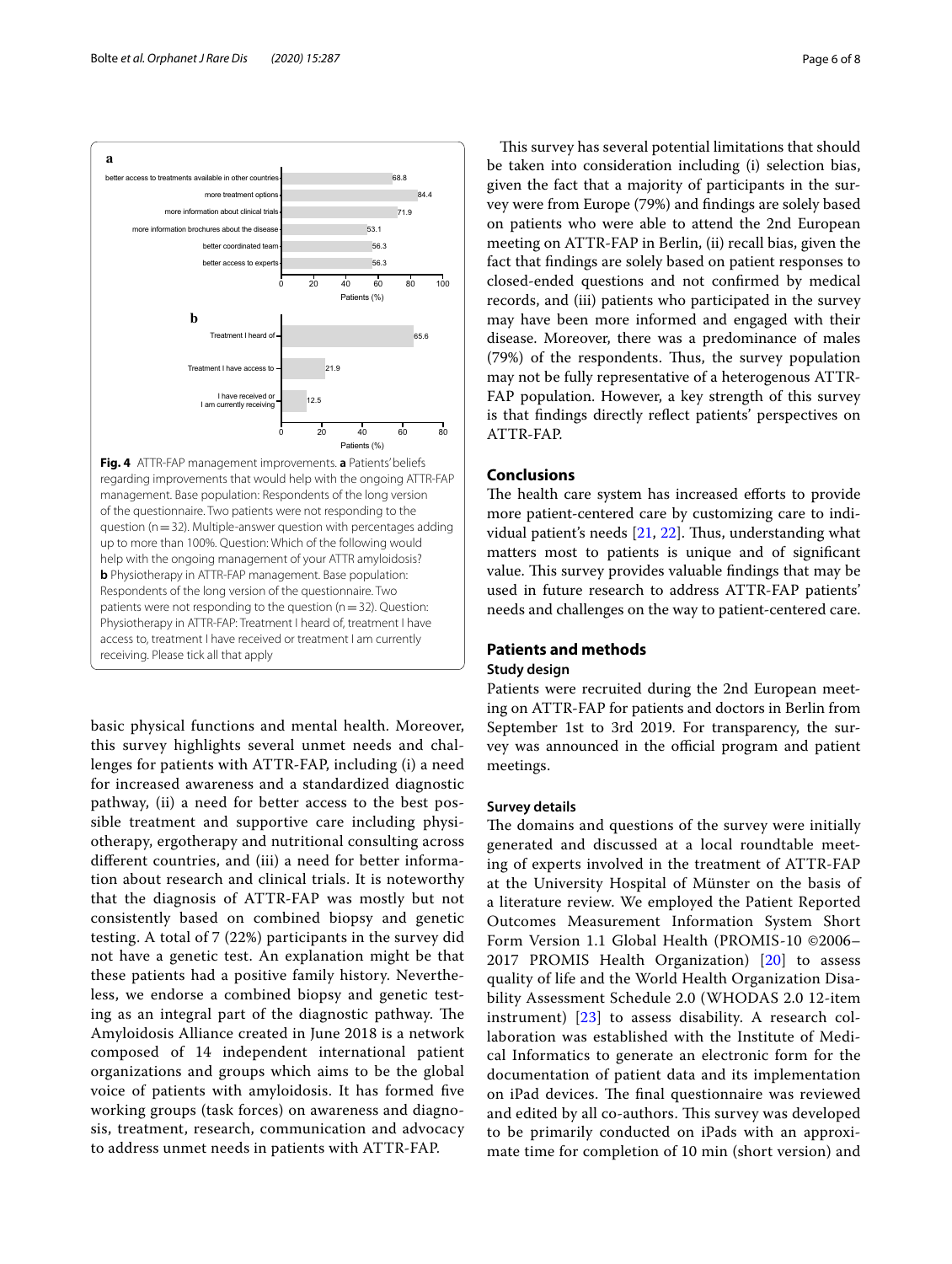20 min (long version). The survey was available in two languages: English and Spanish (only short version).

In the long version of the questionnaire, patient reported data on demographics, clinical characteristics, ATTR-FAP diagnostic experience, quality of life, functional impairment and ATTR-FAP management were collected. In the short version, the primary focus was on data collection related to quality of life and functional impairment. Both surveys are available online at <https://medical-data-models.org/41269>(long version) and <https://medical-data-models.org/41268>(short version).

## **Data analysis**

Global data was analyzed using Microsoft Excel for Mac (Version 16.25) and GraphPad Prism Version 8.21 (GraphPad Software, La Jolla, CA). Survey responses were summarized using descriptive statistics, including means, medians and percentages. In some instances, as indicated in the fgure legends, responses are presented as scores compiled of individual responses.

#### **Abbreviations**

ATTR-FAP: Transthyretin familial amyloid polyneuropathy; TTR: Transthyretin; SD: Standard deviation; IQR: Interquartile range.

#### **Acknowledgements**

All authors acknowledge the German patient representative group Familiäre Amyloid Polyneuropathie (FAP e.V.) for organizing the 2nd European meeting on ATTR amyloidosis for patients and doctors in Berlin.

#### **Authors' contributions**

Conception and Design: Fabian J Bolte. Collection and assembly of data: Fabian J Bolte, Christel Langenstroer, Frauke Friebel. Data analysis: Fabian J Bolte. Data discussion and interpretation: All authors. Manuscript writing: Fabian J Bolte. All authors read and approved the fnal manuscript.

#### **Funding**

Open Access funding enabled and organized by Projekt DEAL. The authors declare that they have not received specifc funding for this study.

#### **Availability of data and materials**

Surveys are available online at <https://medical-data-models.org/41269> (long version) and<https://medical-data-models.org/41268> (short version). The datasets used and analyzed during the current study are available from the corresponding author on reasonable request.

#### **Ethics approval and consent to participate**

The study was approved by the ethical review committee in Münster (2020-609-f-S). All participants of the survey read, understood and accepted the fol‑ lowing statement: "The aim of this survey is to gain views and experiences of patients diagnosed with ATTR amyloidosis to provide a better understanding of ATTR patient needs and challenges. Any information that you disclose in this survey will be treated in strict confdence and no answers will be attribut‑ able to you as an individual."

#### **Consent for publication**

Not applicable.

#### **Competing interests**

The authors declare that they have no competing interests.

#### **Author details**

Medizinische Klinik B (Gastroenterologie, Hepatologie, Endokrinologie, Klinische Infektiologie), Universitätsklinikum Münster, Albert‑Schweitzer‑Campus 1, Gebäude A14, 48149 Münster, Germany. <sup>2</sup> Institut für Medizinische Informatik, Universitätsklinikum Münster, Münster, Germany.

#### Received: 4 November 2019 Accepted: 5 October 2020 Published online: 14 October 2020

#### **References**

- <span id="page-6-0"></span>1. Ando Y, Nakamura M, Araki S. Transthyretin-related familial amyloidotic polyneuropathy. Arch Neurol. 2005;62(7):1057–62.
- <span id="page-6-1"></span>2. Bolte FJ, Schmidt HH, Becker T, Braun F, Pascher A, Klempnauer J, et al. Evaluation of domino liver transplantations in Germany. Transpl Int. 2013;26(7):715–23.
- <span id="page-6-2"></span>3. Schmidt H, Cruz MW, Botteman MF, Carter JA, Chopra A, Stewart M, et al. Global epidemiology of transthyretin hereditary amyloid polyneuropathy: a systematic review. Amyloid. 2017;24(sup1):111–2.
- 4. Schmidt HH, Waddington-Cruz M, Botteman MF, Carter JA, Chopra AS, Hopps M, et al. Estimating the global prevalence of transthyretin familial amyloid polyneuropathy. Muscle Nerve. 2018;57(5):829–37.
- <span id="page-6-3"></span>5. Waddington-Cruz M, Schmidt H, Botteman MF, Carter JA, Stewart M, Hopps M, et al. Epidemiological and clinical characteristics of symptomatic hereditary transthyretin amyloid polyneuropathy: a global case series. Orphanet J Rare Dis. 2019;14(1):34.
- <span id="page-6-4"></span>6. Benson MD, Kincaid JC. The molecular biology and clinical features of amyloid neuropathy. Muscle Nerve. 2007;36(4):411–23.
- 7. Conceicao I, Gonzalez-Duarte A, Obici L, Schmidt HH, Simoneau D, Ong ML, et al. "Red-fag" symptom clusters in transthyretin familial amyloid polyneuropathy. J Peripher Nerv Syst. 2016;21(1):5–9.
- <span id="page-6-5"></span>8. Gonzalez-Duarte A, Valdes-Ferrer SI, Cantu-Brito C. Characteristics and natural history of autonomic involvement in hereditary ATTR amyloidosis: a systematic review. Clin Auton Res. 2019.
- <span id="page-6-6"></span>9. Gillmore JD, Maurer MS, Falk RH, Merlini G, Damy T, Dispenzieri A, et al. Nonbiopsy diagnosis of cardiac transthyretin amyloidosis. Circulation. 2016;133(24):2404–12.
- <span id="page-6-7"></span>10. Adams D, Samuel D, Goulon-Goeau C, Nakazato M, Costa PM, Feray C, et al. The course and prognostic factors of familial amyloid polyneuropathy after liver transplantation. Brain. 2000;123(Pt 7):1495–504.
- <span id="page-6-8"></span>11. Laugsand EA, Sprangers MA, Bjordal K, Skorpen F, Kaasa S, Klepstad P. Health care providers underestimate symptom intensities of cancer patients: a multicenter European study. Health Qual Life Outcomes. 2010;8:104.
- <span id="page-6-9"></span>12. Conceição I, Coelho T, Rapezzi C, Parman Y, Obici L, Galán L, et al. Assessment of patients with hereditary transthyretin amyloidosis – understanding the impact of management and disease progression. Amyloid. 2019;26(3):103–11.
- 13. Ando Y, Coelho T, Berk JL, Cruz MW, Ericzon BG, Ikeda S, et al. Guideline of transthyretin-related hereditary amyloidosis for clinicians. Orphanet J Rare Dis. 2013;8:31.
- 14. Dyck PJ, Kincaid JC, Dyck PJB, Chaudhry V, Goyal NA, Alves C, et al. Assessing mNIS+7Ionis and international neurologists' profciency in a familial amyloidotic polyneuropathy trial. Muscle Nerve. 2017;56(5):901–11.
- <span id="page-6-10"></span>15. Pinto MV, Barreira AA, Bulle AS, Freitas MRG, Franca MC Jr, Gondim FAA, et al. Brazilian consensus for diagnosis, management and treatment of transthyretin familial amyloid polyneuropathy. Arq Neuropsiquiatr. 2018;76(9):609–21.
- <span id="page-6-11"></span>16. Ong WL, Schouwenburg MG, van Bommel ACM, Stowell C, Allison KH, Benn KE, et al. A standard set of value-based patient-centered outcomes for breast cancer: the international consortium for health outcomes measurement (ICHOM) initiative. JAMA Oncol. 2017;3(5):677–85.
- <span id="page-6-12"></span>17. Morel T, Cano SJ. Measuring what matters to rare disease patients - reflections on the work by the IRDiRC taskforce on patient-centered outcome measures. Orphanet J Rare Dis. 2017;12(1):171.
- <span id="page-6-13"></span>18. Benson MD, Waddington-Cruz M, Berk JL, Polydefkis M, Dyck PJ, Wang AK, et al. Inotersen treatment for patients with hereditary transthyretin amyloidosis. N Engl J Med. 2018;379(1):22–31.